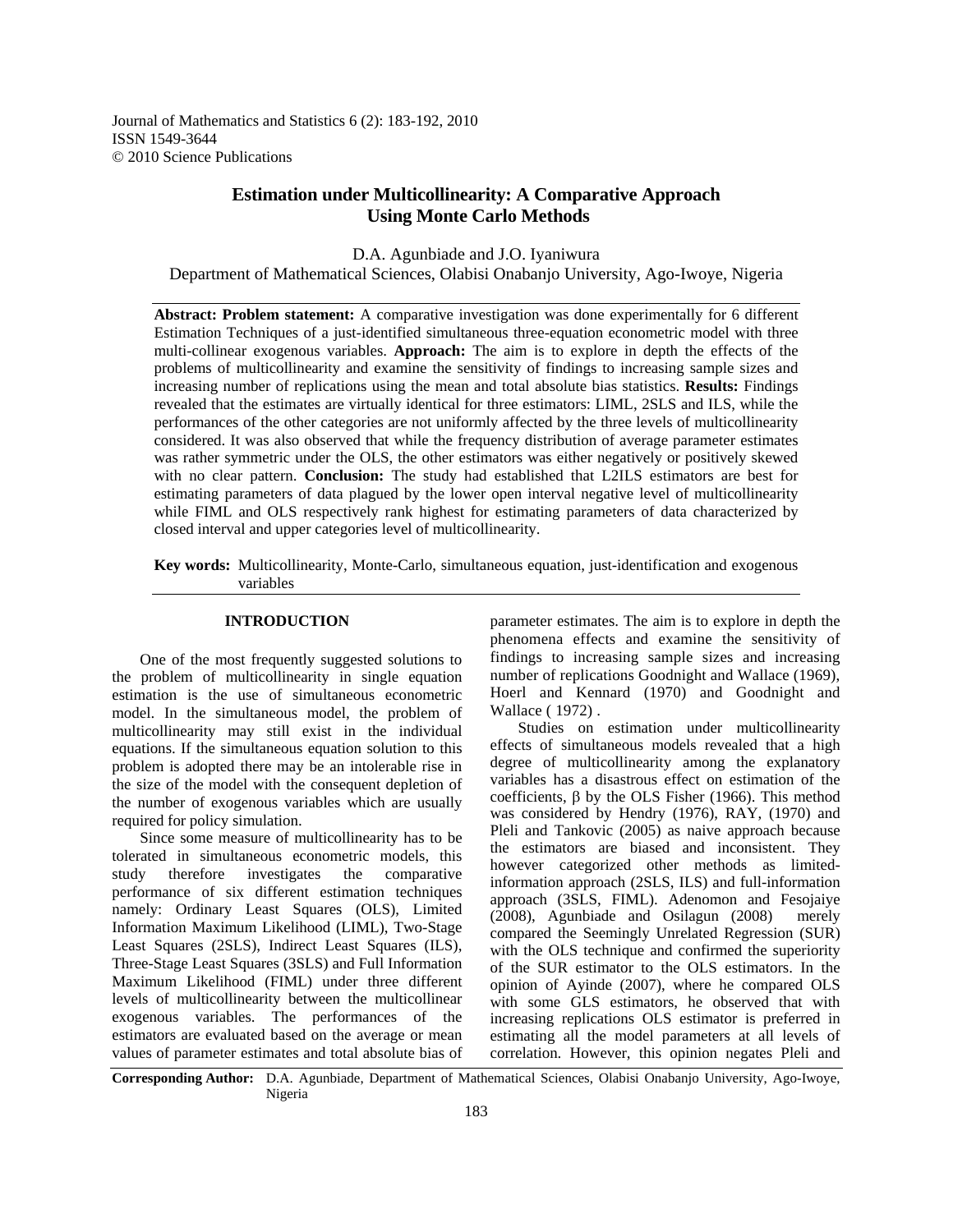Tankovic (2005) in which they advised an econometrician to avoid the use of naïve approach (OLS) in estimating the parameters of a system of simultaneous equations.

**Framework of the model:** In this study, a Monte-Carlo approach is employed for the following just-identified econometric model having three structural equations:

$$
y_{1t} = \beta_{13} y_{3t} + \gamma_{11} x_{1t} + \gamma_{12} x_{2t} + u_{1t}
$$
  
\n
$$
y_{2t} = \beta_{21} y_{1t} + \gamma_{21} x_{1t} + \gamma_{23} x_{3t} + u_{2t}
$$
  
\n
$$
y_{3t} = \beta_{32} y_{2t} + \gamma_{32} x_{2t} + \gamma_{33} x_{3t} + u_{3t}
$$
\n(1)

Where:

|  | $y_{1t}$ , $y_{2t}$ and $y_{3t}$ = Endogenous or jointly dependent    |  |  |
|--|-----------------------------------------------------------------------|--|--|
|  | variables                                                             |  |  |
|  | $x_{1t}$ , $x_{2t}$ and $x_{3t}$ = Predetermined (exogenous or lagged |  |  |
|  | endogenous) variables                                                 |  |  |

The u1t,  $u_{2t}$  and  $u_{3t}$  denote stochastic disturbance terms which are assumed to be independently and identically normally distributed with zero means and finite covariance matrix,  $\beta_{13}$ ,  $\beta_{21}$ ,  $\beta_{32}$  are coefficients of endogenous variables while the  $\gamma_{11}$ ,  $\gamma_{12}$ ,  $\gamma_{21}$ ,  $\gamma_{23}$ ,  $\gamma_{32}$ ,  $\gamma_{33}$ are the coefficients of predetermined variables making nine structural parameters for the model.

Express the model (1) in matrix form yields:

$$
y = x \beta + u \tag{2}
$$

## **MATERIALS AND METHODS**

 The methodology employed in this study is the Monte-Carlo Approach (MCA). The Monte-Carlo method is the nearest thing to a controlled laboratory type experiment in econometrics Intrilligator *et al*. (1996); Johnston (1984) , Agunbiade (2007), Carlin *et al*., (1992), Kmenta and Joseph (1963), Parker (1972), Wagnar (1958), Olayemi and Olayide (1981) and Koutsoyiannis (2008). The MCA has been applied not only to Multicollinearity effect but also to choice of alternative estimators in determining the impact of heteroscedasticity, serial correlation and other violations of basic econometric assumptions on the performance of different estimators in a given study. It is also used to solve problems on both pure and social sciences Belsley *et al*., (1992), Farrar and Glauber (1967), Feldstein (1973) and Mishra (2004).

 In order to assemble data that will conform to the model specified, our data series are generated as follows:

- 1. We set sample sizes N at 100, 200 and 300 and replication numbers  $R = 200$ , 400 and 600 for this study. These values are arbitrary although it compares favorably with sample sizes in other similar studies
- 2. The following numerical values are arbitrarily assigned to each of the structural parameters of the model:

$$
\beta_{13} = 1.8 \gamma_{11} = 0.2 \gamma_{12} = 1.2 \n\beta_{21} = 1.5 \gamma_{21} = 2.5 \gamma_{23} = 2.1 \n\beta_{32} = 0.9 \gamma_{32} = 0.4 \gamma_{33} = 3.3
$$
\n(3)

3. Values are assigned to each of the elements of the variance-covariance matrix of the disturbance terms of the model at any given sample points:

$$
\sum_{e} = \begin{pmatrix} 7.0 & 5.0 & 4.0 \\ 5.0 & 4.5 & 3.5 \\ 4.0 & 3.5 & 3.0 \end{pmatrix}
$$
 (4)

- 4. Values of the predetermined variables  $x_{1t}$ ,  $x_{2t}$  and  $x_{3t}$  are generated from a pool of uniformly  $(0,1)$ distributed random numbers Kmenta (1971) using the Microsoft Excel package such that the correlation coefficients  $\rho$  (x<sub>1</sub>, x<sub>2</sub>),  $\rho$ (x<sub>2</sub>, x<sub>3</sub>) and  $\rho(x_1, x_3)$  are in the following ranges of the three levels of multicollinearity considered:
	- Relatively highly negatively correlated  $(p_{xi, xj} < 0.05)$  which is referred to as Lower Open Interval Negative (LON)
	- Feebly negatively or positively correlated  $(-0.05 \le \rho_{x_i,x_j} \le +0.05)$  which is referred to as Closed Interval Negative or Positive (CNP)
	- Relatively highly positively correlated  $(p_{xi, xj} > +0.05)$  which is termed Upper Open Interval Positive (UOP)

 Consequently there are three sets of X's in each category of the multicollinearity group. We perform the correlation matrices to ascertain the usefulness of data set:

- 5. Values of the disturbance terms  $u_{1t}$ ,  $u_{2t}$  and  $u_{3t}$  are specified to each sample point. A two-stage process is employed to generate these values:
	- Three sets of random normal series were generated and standardized to obtain independent series  $\varepsilon_t$  of random normal deviates
	- The generated series are transformed into three series of random disturbance in order to obtain covariance matrix predetermined in step (3)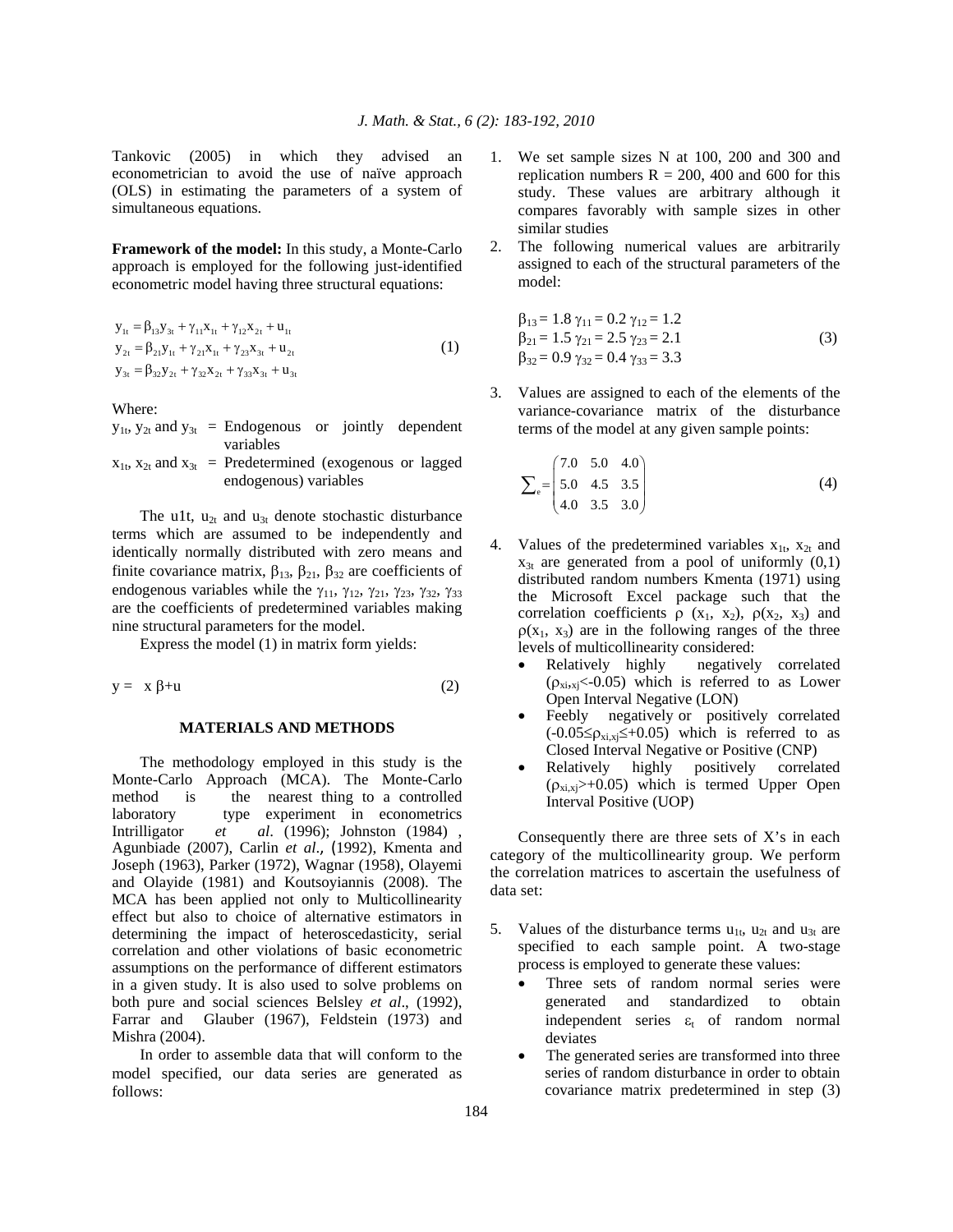above for the model. The method presented by Nagar (1969) for transformation of independent series of standard random deviates into series of random deviates with zero mean and specified variance-covariance matrices is used for this purpose. This is described below

According to Nagar (1969), since  $\Sigma$  is a positive definite matrix, we can decompose it by a non-singular upper triangular matrix P such that:

$$
\sum \sum_{c} \otimes I_{n} = PP' \tag{5}
$$

Letting 
$$
P = \begin{pmatrix} S_{11} & S_{12} & S_{13} \\ 0 & S_{22} & S_{23} \\ 0 & 0 & S_{33} \end{pmatrix}
$$
 (6)

and Eq. 6 to:

$$
\begin{pmatrix}\n\sigma_{11} & \sigma_{12} & \sigma_{13} \\
0 & \sigma_{22} & \sigma_{23} \\
0 & 0 & \sigma_{33}\n\end{pmatrix}
$$

where,  $\sigma_{ij} = \sigma_{ji}$ ,  $i \neq j$  it can be shown that:

$$
S_{33} = +\sqrt{\sigma_{33}}
$$
  
\n
$$
S_{23} = \sigma_{33} / \sqrt{\sigma_{33}}
$$
  
\n
$$
S_{22} = (\sigma_{12} \sigma_{23} / \sigma_{33})^{1/2}
$$
  
\n
$$
S_{13} = \sigma_{31} / \sqrt{\sigma_{33}}
$$
  
\n
$$
S_{12} = (\sigma_{12} - S_{23} S_{13}) / S_{22}
$$
  
\n
$$
S_{11} = +\sqrt{(\sigma_{11} - S_{12}^2 - S_{13}^2)}
$$
 (7)

 The three random disturbance series are thus formed using:

$$
U_{t} = \begin{pmatrix} u_{1t} \\ u_{2t} \\ u_{3t} \end{pmatrix} = P\varepsilon_{t} = \begin{pmatrix} S_{11} & S_{12} & S_{13} \\ 0 & S_{22} & S_{23} \\ 0 & 0 & S_{33} \end{pmatrix} \begin{pmatrix} \varepsilon_{1t} \\ \varepsilon_{2t} \\ \varepsilon_{3t} \end{pmatrix}
$$
 (8)

Hence:

$$
U_{1t} = S_{11}\varepsilon_{1t} + S_{12}\varepsilon_{2t} + S_{13}\varepsilon_{3t}
$$
  
\n
$$
U_{2t} = S_{22}\varepsilon_{2t} + S_{23}\varepsilon_{3t}
$$
  
\n
$$
U_{3t} = S_{13}\varepsilon_{3t}
$$
\n(9)

6. The endogenous variables are then generated from the values already obtained for the X's (step 4) and the U's (step 5) and the values assigned to the structural parameters (step (2)). This is most conveniently done using the reduced form model derived as follows:

Using our three-equation model:

$$
y_{1t} = \beta_{13} y_{3t} + \gamma_{11} x_{1t} + \gamma_{12} x_{2t} + u_{1t}
$$
  
\n
$$
y_{2t} = \beta_{21} y_{1t} + \gamma_{21} x_{1t} + \gamma_{23} x_{3t} + u_{2t}
$$
  
\n
$$
y_{3t} = \beta_{32} y_{2t} + \gamma_{32} x_{2t} + \gamma_{33} x_{3t} + u_{3t}
$$

Rearranging the model we have:

$$
y_{1t} + 0y_{2t} - \beta_{13}y_{3t} - \gamma_{11}x_{1t} - \gamma_{12}x_{2t} + 0x_{3t} = U_{1t}
$$
  

$$
-\beta_{21}y_{1t} + y_{2t} + 0y_{3t} - \gamma_{21}x_{1t} + 0x_{2t} - \gamma_{23}x_{3t} = U_{2t}
$$
  

$$
0y_{1t} - \beta_{32}y_{2t} + \gamma_{3t} - 0x_{1t} - \gamma_{32}x_{2t} - \gamma_{33}x_{3t} = U_{3t}
$$

This can be written as:

$$
\beta y_t + \Gamma X_t = U_t \tag{10}
$$

Where:

$$
\beta = \begin{pmatrix}\n1 & 0 & -\beta_{13} \\
-\beta_{21} & 1 & 0 \\
0 & -\beta_{32} & 1\n\end{pmatrix}
$$
\n
$$
\Gamma = \begin{pmatrix}\n-\gamma_{11} & -\gamma_{12} & 0 \\
-\gamma_{21} & 0 & -\gamma_{23} \\
0 & -\gamma_{32} & -\gamma_{33}\n\end{pmatrix}
$$
\n
$$
y_{t} = \begin{pmatrix}\ny_{1t} \\
y_{2t} \\
y_{3t}\n\end{pmatrix}
$$
\n
$$
x_{t} = \begin{pmatrix}\nx_{1t} \\
x_{2t} \\
x_{3t}\n\end{pmatrix}
$$
\n
$$
U_{t} = \begin{pmatrix}\nU_{1t} \\
U_{2t} \\
U_{3t}\n\end{pmatrix}
$$

Rewriting Eq. 10, to make  $y_t$  the subject of the relations, we have:

$$
y_t = -\beta^{-1} \Gamma X_t + \beta^{-1} U_t \tag{11}
$$

Where:

$$
\beta^{-1}=\frac{1}{1-\beta_{13}\beta_{32}\beta_{21}}\left(\begin{matrix}1&\beta_{13}\beta_{32}&\beta_{13}\\ \beta_{21}&1&\beta_{21}\beta_{13}\\ \beta_{32}\beta_{21}&\beta_{32}&1\end{matrix}\right)
$$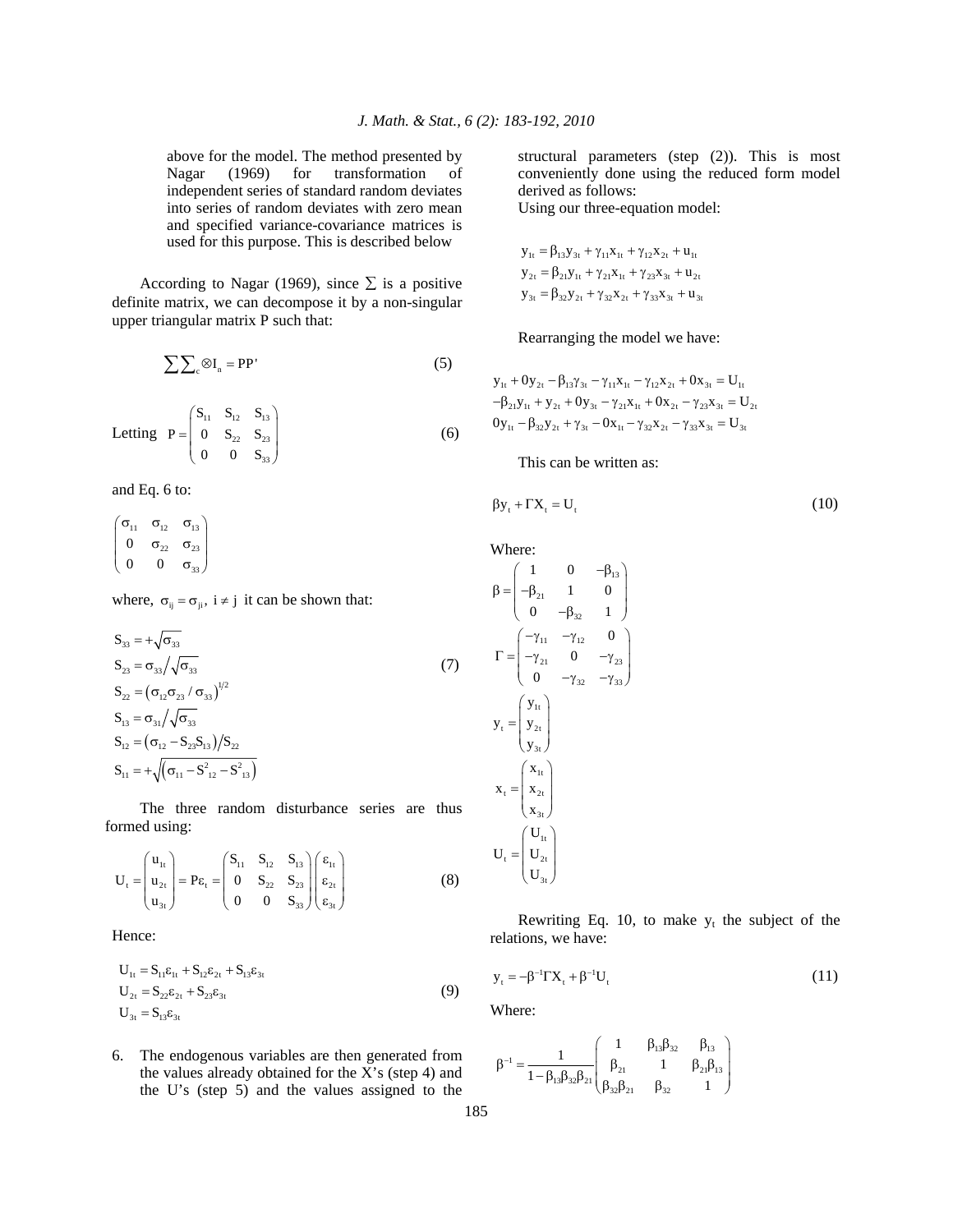So:

$$
y_{\tau}=\frac{-1}{1-\beta_{13}\beta_{32}\beta_{21}}\begin{pmatrix}1 & \beta_{13}\beta_{32} & \beta_{13} \\ \beta_{21} & 1 & \beta_{21}\beta_{13} \\ \beta_{32}\beta_{21} & \beta_{32} & 1 \end{pmatrix}\begin{pmatrix}-\gamma_{11} & -\gamma_{12} & 0 \\ -\gamma_{21} & 0 & -\gamma_{23} \\ 0 & -\gamma_{32} & -\gamma_{33} \end{pmatrix}\\ \begin{pmatrix}x_{1t} \\ x_{2t} \\ x_{3t} \end{pmatrix}+\frac{-1}{1-\beta_{13}\beta_{32}\beta_{21}}\begin{pmatrix}1 & \beta_{13}\beta_{32} & \beta_{13} \\ \beta_{21} & 1 & \beta_{21}\beta_{13} \\ \beta_{32}\beta_{21} & \beta_{32} & 1 \end{pmatrix}\begin{pmatrix}U_{1t} \\ U_{2t} \\ U_{3t} \end{pmatrix}
$$

 Alternatively, Eq. 11 can be written in terms of its reduced form parameters:

$$
y_t = \Pi X_t + V_t \tag{12}
$$

where, Π is the reduced form of parameters defined as:

 $\Pi = -\beta^{-1} \Gamma$ 

and:

$$
V_t = \beta^{-1} u_t \tag{13}
$$

So:

$$
\mathbf{y}_{t} = \begin{pmatrix} \Pi_{11} & \Pi_{12} & \Pi_{13} \\ \Pi_{21} & \Pi_{22} & \Pi_{23} \\ \Pi_{31} & \Pi_{32} & \Pi_{33} \end{pmatrix} \begin{pmatrix} \mathbf{x}_{1t} \\ \mathbf{x}_{2t} \\ \mathbf{x}_{3t} \end{pmatrix} + \begin{pmatrix} \mathbf{V}_{1t} \\ \mathbf{V}_{2t} \\ \mathbf{V}_{3t} \end{pmatrix}
$$
 (14)

#### Equation 14 is expressed as:

$$
y_{1t} = \Pi_{11}X_{1t} + \Pi_{12}X_{2t} + \Pi_{13}X_{3t} + V_{1t}
$$
  
\n
$$
y_{2t} = \Pi_{21}X_{1t} + \Pi_{22}X_{2t} + \Pi_{23}X_{3t} + V_{2t}
$$
  
\n
$$
y_{3t} = \Pi_{31}X_{1t} + \Pi_{32}X_{2t} + \Pi_{33}X_{3t} + V_{3t}
$$
\n(15)

So:

$$
\Pi = \frac{-1}{1 - \beta_{13}\beta_{32}\beta_{21}} \begin{pmatrix} 1 & \beta_{13}\beta_{32} & \beta_{13} \\ \beta_{21} & 1 & \beta_{21}\beta_{13} \\ \beta_{32}\beta_{21} & \beta_{32} & 1 \end{pmatrix} \begin{pmatrix} \gamma_{11} & \gamma_{12} & 0 \\ \gamma_{21} & 0 & \gamma_{23} \\ 0 & \gamma_{32} & \gamma_{33} \end{pmatrix}
$$

$$
= \frac{1}{D} \begin{pmatrix} \gamma_{11} + \beta_{13}\beta_{32}\gamma_{21} & \gamma_{12} + \beta_{13}\gamma_{32} & \beta_{13}\beta_{32}\gamma_{23} + \beta_{13}\gamma_{33} \\ \beta_{21}\gamma_{11} + \gamma_{21} & \beta_{21}\gamma_{12} + \beta_{21}\beta_{13}\gamma_{32} & \gamma_{23} + \beta_{21}\beta_{13}\gamma_{33} \\ \beta_{32}\beta_{21}\gamma_{11} + \beta_{32}\gamma_{21} & \beta_{32}\beta_{21}\gamma_{12} + \gamma_{32} & \beta_{32}\gamma_{23} + \gamma_{33} \end{pmatrix}
$$

Thus we have:

$$
V_{t} = \beta^{-1} u_{t} = \frac{1}{D} \begin{pmatrix} U_{1t} & +\beta_{13}\beta_{32}U_{2t} & +\beta_{13}U_{3t} \\ \beta_{21}U_{1t} & +U_{2t} & +\beta_{21}\beta_{13}U_{3t} \\ \beta_{32}\beta_{21}U_{1t} & +\beta_{32}U_{2t} & +U_{3t} \end{pmatrix}
$$
 (16)

Thus we have:

$$
y_{1t} = \left(\frac{\gamma_{11} + \beta_{13}\beta_{32}\gamma_{21}}{D}\right)X_{1t} + \left(\frac{\gamma_{12} + \beta_{13}\gamma_{32}}{D}\right)
$$
  
\n
$$
X_{2t} + \left(\frac{\beta_{13}\beta_{32}\gamma_{23} + \beta_{13}\gamma_{33}}{D}\right)
$$
  
\n
$$
X_{3t} + \left(\frac{U_{1t} + \beta_{13}\beta_{32}U_{2t} + \beta_{13}U_{3t}}{D}\right)
$$
  
\n
$$
y_{2t} = \left(\frac{\beta_{21}\gamma_{11} + \gamma_{21}}{D}\right)X_{1t} + \left(\frac{\beta_{21}\gamma_{12} + \beta_{21}\beta_{13}\gamma_{32}}{D}\right)
$$
  
\n
$$
X_{2t} + \left(\frac{\gamma_{23} + \beta_{21}\beta_{13}\gamma_{33}}{D}\right)
$$
  
\n
$$
X_{3t} = \left(\frac{\beta_{21}U_{1t} + U_{2t} + \beta_{21}\beta_{13}U_{3t}}{D}\right)
$$
  
\n
$$
y_{3t} = \left(\frac{\beta_{32}\beta_{21}\gamma_{11} + \beta_{32}\gamma_{21}}{D}\right)X_{1t} + \left(\frac{\beta_{32}\beta_{21}\gamma_{12} + \gamma_{32}}{D}\right)
$$
  
\n
$$
X_{2t} + \left(\frac{\beta_{32}\gamma_{23} + \gamma_{33}}{D}\right)
$$
  
\n
$$
X_{3t} + \left(\frac{\beta_{32}\beta_{21}U_{1t} + \beta_{32}U_{2t} + U_{3t}}{D}\right)
$$

Where:

$$
D = -\left(1 - \beta_{13}\beta_{32}\beta_{21}\right)^{-1}
$$

 The Eq. 17 is used to determine the values of the endogenous variables at each sample point.

- 7. The final stage of this experiment is the estimation of the structural parameters with the aid of the generated data sets  $y_{1t}$ ,  $y_{2t}$ ,  $y_{3t}$ ,  $x_{1t}$ ,  $x_{2t}$  and  $x_{3t}$ . The following estimation methods are employed:
- Ordinary least squares method
- Two stage least squares method
- Limited information maximum likelihood method
- Indirect least squares method
- Three-stage least squares method
- Full-information maximum likelihood method

### **RESULTS AND DISCUSSION**

 In theory and as confirmed by Johnston (1984), when an equation is just identified, estimates of parameters obtained by 2SLS, LIML, ILS and 3SLS should be identical. However, the results obtained among the six estimation techniques used in the study revealed that the estimates are virtually identical for the three estimators: LIML, 2SLS and ILS (referred to as L2ILS). The performance of the four categories of the estimators (OLS, L2ILS, 3SLS and FIML) are not uniformly affected by the three levels of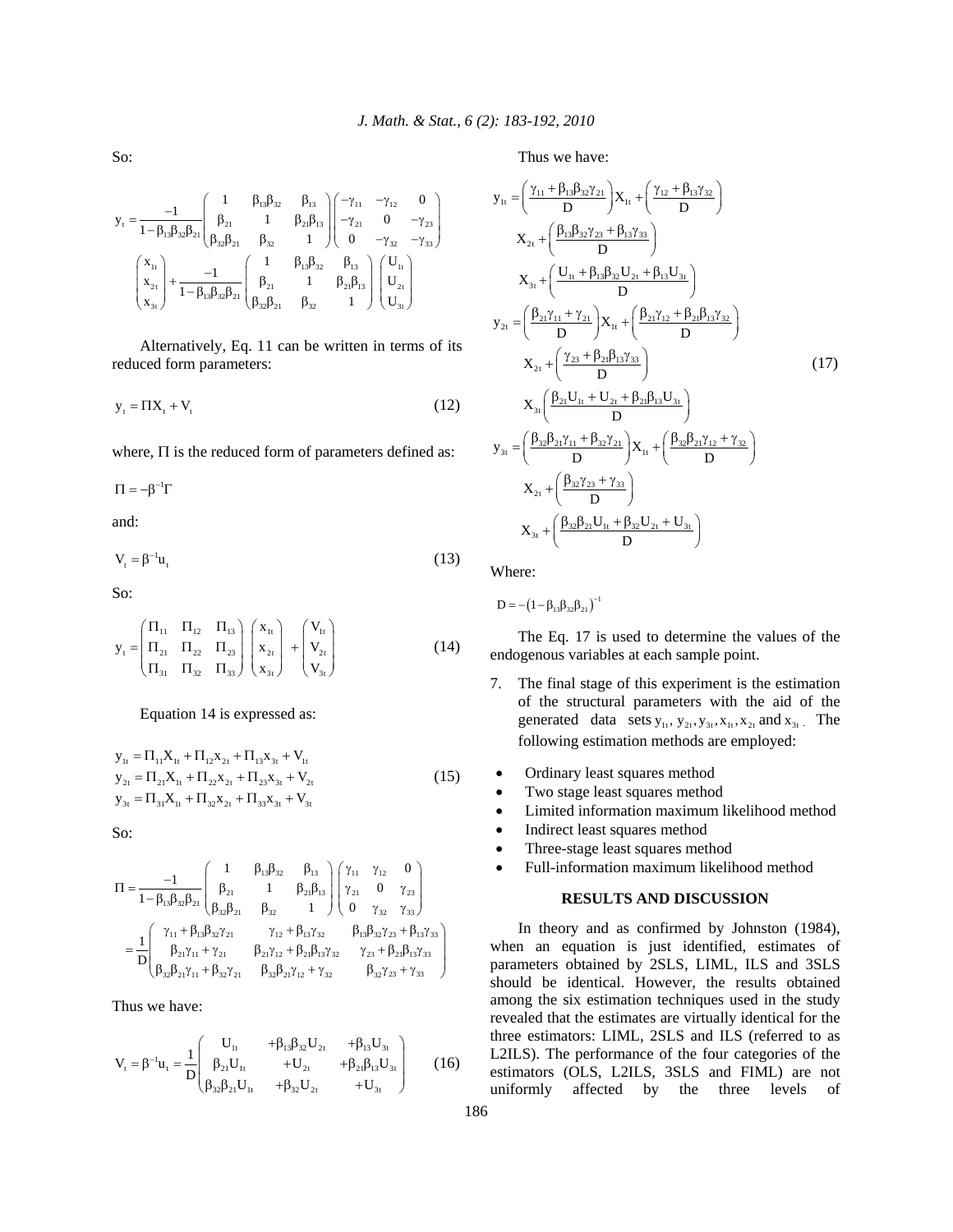multicollinearity. For the three cases of multicollinear exogenous variables the frequency distribution of average parameter estimates under FIML, 3SLS and L2ILS was either negatively or positively skewed with no clear pattern while the distribution was rather symmetric under the OLS (Fig. 1 and 2). However, the performance of these estimators improved better as sample size increased.

 A comparative performance evaluation of the four categories of estimators using the Average of parameter Estimates revealed that:

- The parameters of the three equations are underestimated in 84 present of the entire average estimates, this observation is more prevalent for Eq. 1 than any of the other two. Under estimation is more serious in respect of OLS and 3SLS
- CNP contains estimates that are closest to the true parameter values than the other two open intervals



Fig. 1: Charts of the frequency distribution of OLS estimates  $N = 100$ ,  $R = 200$  for LON, CNP and UOP



Fig. 2: Charts of the frequency distribution of L2ILS estimates  $N = 100$ , R200 for LON, CNP and UOP

- FIML is best for estimating Eq. 1 at both LON and CNP while L2ILS is best at UOP. Both FIML and OLS are best for estimating Eq. 2 while FIML is recommended for estimation of Eq. 3
- Ranking of estimators over the three multicollinearity levels indicates that L2ILS estimators are best for estimating parameters of data plagued by the lower open interval negative while FIML ranks high in the closed feebly interval. Also, OLS gave a clear lead in estimating parameters of the upper open interval positive
- The estimates of most parameters of Eq. 1 and 3 are peaked at the middle closed interval where exogenous variables are feebly correlated. The reverse is noted for parameters of Eq. 2 (trend type "v") where most estimators attain their minimum when multicollinearity level is feebly closed negative or positive interval
- No remarkable asymptotic pattern is noticed in the performance of the estimates of the parameters of each estimator
- The performance of estimators is not affected by changes in the replication numbers, that is, no evidence of sensitivity of the distribution of estimators to number of replications which appears to attest to the stability of the results obtained in this study

 The following are the main findings based on the use of Total Absolute Biases (TAB) of parameters estimates:

- The estimates of the absolute biases for the estimators are relatively smaller when compared with some earlier work Oduntan (2004) where he studied two just identified equations
- The Model Total Absolute Bias (MTAB) of OLS and 3SLS estimators increased asymptotically while the estimates of MTAB do not reveal any such asymptotic behavior for L2ILS and FIML (though the sample size  $N = 200$  appears to be the turning point)
- Model total absolute bias as expected did not reveal any sensitivity to changes in replication
- The ranking of estimators based on the Average Model Total Absolute Bias (AMTAB) and the Coefficient of Variation (CV) revealed that the four estimators rank uniformly in the following order: OLS, 3SLS, FIML and L2ILS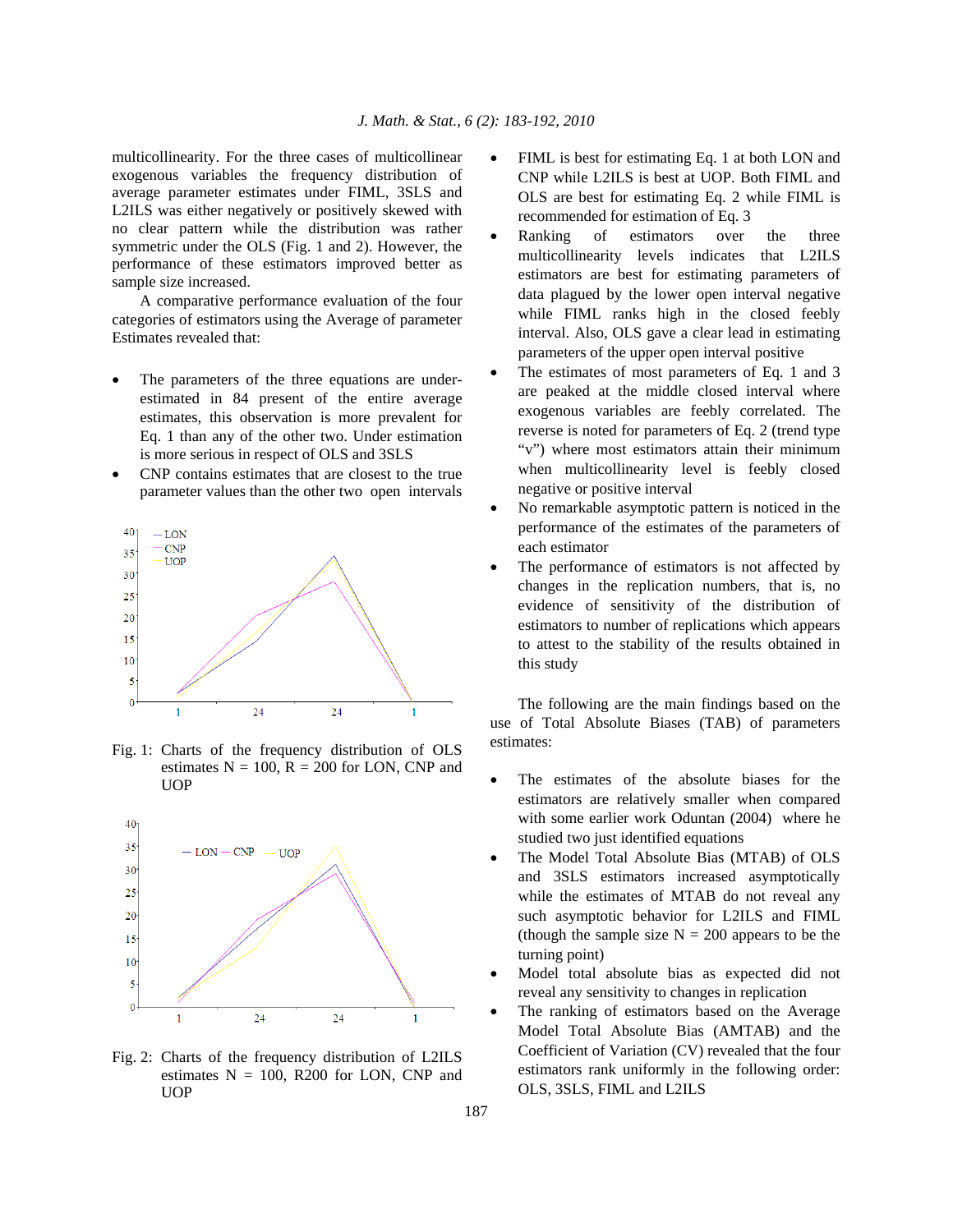- As correlation levels changes from LON through CNP to UOP MTAB decreased consistently (\) falls for OLS, rose consistently (/) for L2ILS and has the minimum at the middle level  $(\vee)$  for FIML. The behavior is inconclusive for 3SLS
- Expectedly, the trends ranked as follows in decreasing order of frequency; the concave  $\sqrt{\ }$ type the downward sloping '/' and the capital lamda '/\'
- The asymptotic distribution of 'best' estimators revealed that L2ILS are best in estimating the

parameters of LON. FIML is best in the CNP while OLS consistently remained the best estimator for positively multicollinear exogenous variables (UOP). The findings are similar when average of estimates was used

 The Table 1-9 in the appendices are attached as part of the tables generated in the course of the analysis. They were used to arrive at our conclusion. Also, the charts are attached to reveal our claim of the nature of distribution.

|             | Table 1: Performance of estimators using average $N = 100$ , $R = 200$ |                   |                    |                    |                   |                    |                    |                   |                    |                    |
|-------------|------------------------------------------------------------------------|-------------------|--------------------|--------------------|-------------------|--------------------|--------------------|-------------------|--------------------|--------------------|
|             |                                                                        | Equation 1        |                    |                    | Equation 2        |                    |                    | Equation 3        |                    |                    |
| Estimator   | Correlation level                                                      | $\beta_{13}(1.8)$ | $\gamma_{11}(0.2)$ | $\gamma_{12}(1.2)$ | $\beta_{23}(1.5)$ | $\gamma_{21}(2.5)$ | $\gamma_{23}(2.1)$ | $\beta_{32}(0.9)$ | $\gamma_{32}(0.4)$ | $\gamma_{33}(3.3)$ |
| <b>OLS</b>  | <b>LON</b>                                                             | 1.2754            | 0.9597             | 0.5078             | 1.1877            | $-1.6168$          | $-1.62220$         | 0.6659            | 0.0868             | $-1.6067$          |
|             | <b>CNP</b>                                                             | 1.2798            | 0.7404             | 0.6351             | 1.1858            | $-1.7576$          | $-1.72440$         | 0.6646            | 0.3619             | $-1.6150$          |
|             | <b>UOP</b>                                                             | 1.2766            | 1.1768             | 0.6132             | 1.1780            | $-0.9822$          | $-1.21120$         | 0.6685            | 0.0263             | $-1.5004$          |
| <b>LIML</b> | <b>LON</b>                                                             | 1.6295            | $-0.2063$          | $-1.3197$          | 2.0743            | $-1.0381$          | $-2.34030$         | 0.3431            | 0.4827             | 1.0405             |
|             | <b>CNP</b>                                                             | 1.5990            | $-0.2075$          | $-0.3553$          | 1.5521            | $-3.4071$          | $-3.37100$         | 0.7056            | 0.2711             | $-1.7960$          |
|             | <b>UOP</b>                                                             | 1.5354            | 0.5446             | $-0.1800$          | $-5.7211$         | 5.3293             | 25.30070           | 0.8182            | 1.5853             | $-3.8157$          |
| 2SLS        | LON                                                                    | 1.6295            | $-0.2064$          | $-1.8119$          | 2.0743            | $-1.1068$          | $-2.34030$         | 0.3200            | 0.4827             | 1.1718             |
|             | <b>CNP</b>                                                             | 1.5990            | $-0.2075$          | $-0.3553$          | 1.5520            | $-3.4070$          | $-3.37120$         | 0.7056            | 0.2711             | $-1.7961$          |
|             | <b>UOP</b>                                                             | 1.5354            | 0.5446             | $-0.1801$          | $-5.7211$         | 5.0279             | 25.35070           | 0.8181            | 1.5853             | $-3.8157$          |
| <b>ILS</b>  | <b>LON</b>                                                             | 1.6295            | $-0.2063$          | $-1.3197$          | 2.0743            | $-1.1067$          | $-2.34030$         | 0.3420            | 0.4827             | 1.0405             |
|             | <b>CNP</b>                                                             | 1.5991            | $-0.2076$          | $-0.3550$          | 1.5521            | $-3.4070$          | $-3.37120$         | 0.7056            | 0.2710             | $-1.7960$          |
|             | <b>UOP</b>                                                             | 1.5354            | 0.5446             | $-0.1800$          | $-5.7211$         | 5.3293             | 25.35070           | 0.8181            | 1.8853             | $-1.8157$          |
| 3SLS        | LON                                                                    | 1.2292            | 0.8744             | 0.5412             | 1.1864            | $-1.3959$          | $-1.56870$         | 0.6660            | 0.0867             | $-1.6067$          |
|             | <b>CNP</b>                                                             | 1.2701            | 0.8483             | 0.6438             | 1.1981            | $-1.6400$          | $-1.52600$         | 0.6677            | 0.4292             | $-1.5360$          |
|             | <b>UOP</b>                                                             | 1.2600            | 1.0866             | 0.6404             | 1.1768            | $-1.0293$          | $-1.17610$         | 0.6684            | 0.2633             | $-1.5016$          |
| <b>FIML</b> | LON                                                                    | 1.2588            | 0.8669             | 0.5297             | 1.1861            | $-1.3966$          | $-1.59970$         | 0.6650            | 0.0980             | $-1.6067$          |
|             | <b>CNP</b>                                                             | 1.2480            | 0.3251             | 0.9408             | 1.1990            | $-1.0151$          | $-1.44560$         | 0.6681            | 0.4716             | $-1.4832$          |
|             | <b>UOP</b>                                                             | 1.1875            | $-0.5734$          | $-0.5883$          | 0.8336            | $-0.1137$          | $-1.41765$         | 1.0979            | 0.9303             | $-0.0066$          |

## Table 2: Performance of estimators using average  $N = 100$ ,  $R = 400$

|             |                   | Equation 1        |                    |                    | Equation 2        |                    |                    | Equation 3        |                    |                    |  |
|-------------|-------------------|-------------------|--------------------|--------------------|-------------------|--------------------|--------------------|-------------------|--------------------|--------------------|--|
| Estimator   | Correlation level | $\beta_{13}(1.8)$ | $\gamma_{11}(0.2)$ | $\gamma_{12}(1.2)$ | $\beta_{23}(1.5)$ | $\gamma_{21}(2.5)$ | $\gamma_{23}(2.1)$ | $\beta_{32}(0.9)$ | $\gamma_{32}(0.4)$ | $\gamma_{33}(3.3)$ |  |
| <b>OLS</b>  | LON               | 1.2744            | 0.9452             | 0.5158             | 1.1867            | $-1.62010$         | $-1.5670$          | 0.66770           | 0.1600             | 0-1.5899           |  |
|             | <b>CNP</b>        | 1.2807            | 1.2591             | 0.7718             | 1.1809            | $-11.24820$        | $-1.1984$          | 0.67240           | 0.3253             | $-1.54300$         |  |
|             | <b>UOP</b>        | 1.2730            | 1.0590             | 0.5338             | 1.1730            | $-0.99820$         | $-1.4350$          | 0.67240           | 0.3253             | $-1.50070$         |  |
| LIML        | LON               | 21.5492           | 0.2310             | $1 - 1.693$        | 1.3490            | $-2.17500$         | $-1.9721$          | 0.64460           | 0.2647             | $-1.03910$         |  |
|             | <b>CNP</b>        | 1.5291            | $-0.2075$          | 0.9593             | $-0.4286$         | 1.07090            | 0.4082             | $-0.54190$        | 0.3864             | 1.20150            |  |
|             | <b>UOP</b>        | 1.5180            | 0.2179             | $-1.2211$          | $-2.4245$         | 5.06240            | 23.4516            | 0.78770           | 1.3781             | $-3.26200$         |  |
| 2SLS        | LON               | 1.5491            | 0.2310             | $-1.6931$          | 1.3490            | $-2.17650$         | $-1.9720$          | 0.64460           | 0.2647             | $-1.03870$         |  |
|             | <b>CNP</b>        | 1.5291            | 0.9593             | $-0.4286$          | 1.0709            | 0.40820            | $-0.5302$          | 0.38640           | 1.2015             | $-1.52780$         |  |
|             | <b>UOP</b>        | 1.5180            | 0.2179             | $-1.2210$          | $-1.4423$         | $\degree$ 5.06250  | 23.4510            | 6.07877           | 1.3780             | $-3.26200$         |  |
| <b>ILS</b>  | LON               | 1.5491            | 0.2310             | $-1.6931$          | 1.2490            | $-2.17510$         | $-1.9721$          | 0.64460           | 0.2647             | $-1.03900$         |  |
|             | <b>CNP</b>        | 1.5292            | 0.9591             | $-0.4286$          | 1.0710            | 0.40850            | $-0.5303$          | 0.38640           | 1.2016             | $-1.52760$         |  |
|             | <b>UOP</b>        | 1.5180            | 0.2178             | $-1.2211$          | $-2.4245$         | 5.06250            | 23.4515            | 0.78770           | 1.3781             | $-3.26200$         |  |
| 3SLS        | LON               | 1.2547            | 0.9570             | 0.3782             | 1.2081            | $-1.73220$         | $-1.4841$          | 0.67300           | 0.0793             | $-1.46620$         |  |
|             | <b>CNP</b>        | 1.2219            | 1.1562             | 0.8135             | 1.1800            | $-1.39200$         | $-1.1753$          | 0.66520           | 1.2507             | $-1.46540$         |  |
|             | <b>UOP</b>        | 1.2810            | 1.0570             | 0.5345             | 1.1716            | $-1.08710$         | $-1.1631$          | 0.61200           | 0.4500             | $-1.50510$         |  |
| <b>FIML</b> | LON               | 1.2542            | 0.9566             | 0.3784             | 1.2091            | $-1.46320$         | $-1.7331$          | 0.67260           | 0.0795             | $-1.51510$         |  |
|             | <b>CNP</b>        | 0.9539            | 0.6391             | $-0.3102$          | 1.2251            | 0.05040            | $-1.4592$          | 0.65850           | 0.3414             | $-1.20720$         |  |
|             | <b>UOP</b>        | 1.1647            | $-0.6858$          | $-1.0105$          | 0.6650            | $-0.04740$         | $-1.3985$          | 1.24620           | 0.9243             | $-0.08150$         |  |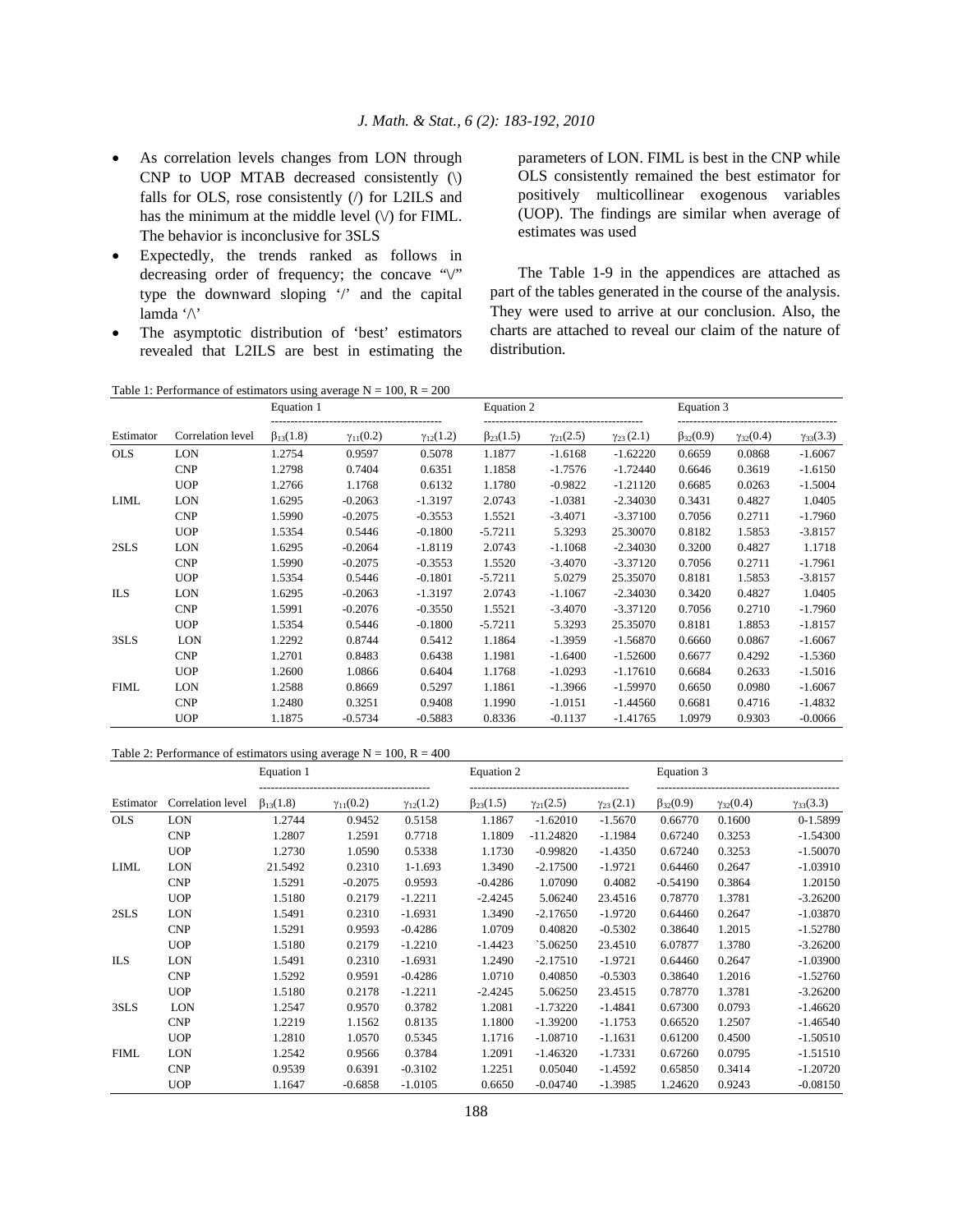|             | Table 3: Performance of estimators using average $N = 100$ , $R = 600$ |                   |                    |                    |                   |                    |                    |                   |                    |                    |
|-------------|------------------------------------------------------------------------|-------------------|--------------------|--------------------|-------------------|--------------------|--------------------|-------------------|--------------------|--------------------|
|             |                                                                        | Equation 1        |                    |                    | Equation 2        |                    | Equation 3         |                   |                    |                    |
| Estimator   | Correlation level                                                      | $\beta_{13}(1.8)$ | $\gamma_{11}(0.2)$ | $\gamma_{12}(1.2)$ | $\beta_{23}(1.5)$ | $\gamma_{21}(2.5)$ | $\gamma_{23}(2.1)$ | $\beta_{32}(0.9)$ | $\gamma_{32}(0.4)$ | $\gamma_{33}(3.3)$ |
| <b>OLS</b>  | LON                                                                    | 1.2860            | 0.7744             | 0.6784             | 1.1650            | $-14341$           | $-1.9785$          | 0.6660            | 0.1542             | $-1.2714$          |
|             | <b>CNP</b>                                                             | 1.2915            | 1.2240             | 0.8452             | 1.1788            | $-1.2065$          | $-1.2334$          | 0.6542            | 0.3153             | $-12.7742$         |
|             | <b>UOP</b>                                                             | 1.2695            | 1.2642             | 0.6645             | 1.1914            | $-1.5942$          | $-1.4472$          | 0.6771            | 0.4366             | $-1.5071$          |
| LIML        | LON                                                                    | 1.5293            | 1.6521             | $-1.4680$          | 1.1431            | $-1.6762$          | $-1.3765$          | 0.7158            | 0.3073             | $-1.5146$          |
|             | <b>CNP</b>                                                             | 1.3892            | 1.3962             | $-1.7714$          | 1.1673            | $-1.0675$          | $-1.9080$          | 0.6367            | 0.3777             | $-1.6672$          |
|             | <b>UOP</b>                                                             | 1.5921            | 0.2179             | $-1.5212$          | 1.3561            | $-1.3760$          | $-2.5926$          | 0.6882            | 0.4159             | $-1.5693$          |
| 2SLS        | LON                                                                    | 1.5293            | 1.6520             | $-1.4681$          | $-1.2430$         | $-1.6760$          | $-1.3765$          | 0.7158            | 0.3072             | $-1.5146$          |
|             | <b>CNP</b>                                                             | 1.3890            | 1.3962             | $-1.7710$          | 1.1613            | $-1.0675$          | $-1.9080$          | 0.6368            | 0.3777             | $-1.6670$          |
|             | <b>UOP</b>                                                             | 1.5923            | 0.2179             | $-1.5210$          | 1.3561            | $-1.3760$          | $-2.5921$          | 0.6882            | 0.4159             | $-1.5692$          |
| ILS.        | LON                                                                    | 1.5294            | 1.1521             | $-1.4680$          | $-1.1432$         | $-1.6761$          | $-1.3766$          | 0.7159            | 0.3073             | $-1.5146$          |
|             | <b>CNP</b>                                                             | 1.3890            | 1.3962             | $-1.7713$          | 1.1614            | $-10.675$          | $-1.9081$          | 0.6368            | 0.3778             | $-1.6671$          |
|             | <b>UOP</b>                                                             | 1.5921            | 0.2179             | $-1.5311$          | 1.3562            | $-2.36761$         | $-2.5927$          | 0.6882            | 0.4155             | 01.5693            |
| 3SLS        | LON                                                                    | 1.2661            | 1.2620             | 0.6026             | 1.1942            | $-1.8403$          | $-1.716$           | 0.6801            | 0.1543             | $-1.9912$          |
|             | <b>CNP</b>                                                             | 1.2914            | 1.2240             | 0.8452             | 1.1787            | $-1.2066$          | $-1.2335$          | 0.6541            | 0.3150             | $-1.7741$          |
|             | <b>UOP</b>                                                             | 1.2692            | 1.2640             | 0.6843             | 1.1912            | $-1.5940$          | $-1.4470$          | 0.6770            | 0.4371             | $-1.5070$          |
| <b>FIML</b> | LON                                                                    | 1.2660            | 1.2621             | 0.6026             | 1.1940            | $-1.8401$          | $-1.7102$          | 0.6720            | 0.1540             | $-1.9901$          |
|             | <b>CNP</b>                                                             | 1.2914            | 1.2240             | 0.8520             | 1.1787            | $-1.2064$          | $-1.2333$          | 0.6542            | 0.3153             | $-1.7741$          |
|             | <b>UOP</b>                                                             | 1.1914            | $-1.5940$          | $-1.4470$          | 0.6771            | 0.4366             | $-1.5071$          | 1.2814            | 0.5393             | $-0.0103$          |

# *J. Math. & Stat., 6 (2): 183-192, 2010*

## Table 4: Performance of estimators using average  $N = 200$ ,  $R = 200$

|             |                   | Equation 1        |                    |                    |                   | Equation 2         |                    | Equation 3        |                    |                    |
|-------------|-------------------|-------------------|--------------------|--------------------|-------------------|--------------------|--------------------|-------------------|--------------------|--------------------|
| Estimator   | Correlation level | $\beta_{13}(1.8)$ | $\gamma_{11}(0.2)$ | $\gamma_{12}(1.2)$ | $\beta_{23}(1.5)$ | $\gamma_{21}(2.5)$ | $\gamma_{23}(2.1)$ | $\beta_{32}(0.9)$ | $\gamma_{32}(0.4)$ | $\gamma_{33}(3.3)$ |
| <b>OLS</b>  | LON               | 1.2727            | 1.0506             | 0.5946             | 1.2016            | $-1.8306$          | $-1.9605$          | 0.6637            | 0.07650            | $-1.8643$          |
|             | <b>CNP</b>        | 1.2834            | 1.0068             | 0.5390             | 1.1934            | $-1.4695$          | $-1.3598$          | 0.6661            | 023830             | $-1.7775$          |
|             | <b>UOP</b>        | 1.2556            | 1.0571             | 0.5599             | 1.1782            | $-1.3179$          | $-1.4356$          | 0.6687            | 0.21540            | $-1.5906$          |
| LIML        | <b>LON</b>        | 1.6082            | $-1.0314$          | $-0.7975$          | 1.4243            | $-1.5840$          | $-2.5461$          | 0.7962            | 0.13150            | $-2.6240$          |
|             | <b>CNP</b>        | 1.5536            | $-0.7173$          | $-0.7303$          | 1.4062            | $-2.6744$          | $-2.4881$          | 0.7167            | 0.02057            | $-1.9184$          |
|             | <b>UOP</b>        | 1.7210            | $-1.9232$          | 0.8270             | 1.5058            | $-1.9106$          | $-1.9950$          | 0.4900            | 0.71770            | $-1.9487$          |
| 2SLS        | <b>LON</b>        | 1.6082            | $-1.0313$          | $-0.7959$          | 1.4242            | $-1.5841$          | $-2.5461$          | 0.7962            | 0.13150            | $-2.6242$          |
|             | <b>CNP</b>        | 1.5535            | $-0.7173$          | $-0.7303$          | 1.4062            | $-2.0744$          | $-2.4881$          | 0.7167            | 0.20570            | $-1.9184$          |
|             | <b>UOP</b>        | 1.7210            | $-1.9232$          | 0.8270             | 1.5057            | $-1.9105$          | $-1.9950$          | 0.4700            | 0.71770            | $-1.9487$          |
| <b>ILS</b>  | LON               | 1.6082            | $-1.0314$          | $-0.7959$          | 1.4242            | $-1.5841$          | $-2.5461$          | 0.7962            | 0.13150            | $-2.6242$          |
|             | <b>CNP</b>        | 1.5535            | $-0.7173$          | $-0.7305$          | 1.4061            | $-2.0745$          | $-248810$          | 0.7167            | 0.20570            | $-1.9184$          |
|             | <b>UOP</b>        | 1.7211            | $-1.9233$          | 0.8271             | 1.5057            | $-1.9106$          | $-1.9950$          | 0.7010            | 0.71780            | $-1.9482$          |
| 3SLS        | <b>LON</b>        | 1.2753            | 0.9973             | 0.7320             | 1.1834            | $-1.5576$          | $-1.7442$          | 0.6738            | 0.08900            | $-1.8642$          |
|             | <b>CNP</b>        | 1.2445            | 0.6317             | 0.8584             | 1.1928            | $-1.1309$          | $-1.4843$          | 0.6829            | 0.05250            | $-1.7919$          |
|             | <b>UOP</b>        | 1.2551            | 1.0574             | 0.8913             | 1.1747            | $-1.2150$          | $-1.4172$          | 0.6814            | 0.53130            | $-1.7919$          |
| <b>FIML</b> | <b>LON</b>        | 1.2723            | 0.9943             | 0.7458             | 1.2016            | $-1.8301$          | $-1.9635$          | 0.6694            | 0.07650            | $-1.8640$          |
|             | <b>CNP</b>        | 1.2908            | 0.7905             | 0.9496             | 1.1864            | $-1.3412$          | $-1.3597$          | 0.6626            | 0.50670            | $-1.4426$          |
|             | <b>UOP</b>        | 1.1748            | $-1.3170$          | $-1.4177$          | 0.6813            | 0.0587             | $-1.7916$          | 1.2825            | 0.93880            | $-1.0815$          |

### Table 5: Performance of estimators using average  $N = 200$ ,  $R = 400$

|             | Table 5. Ferrormance of estimators using average $N = 200$ , $N = 400$ |                                                |                    |                    |                   |                    |                    |                   |                    |                    |  |
|-------------|------------------------------------------------------------------------|------------------------------------------------|--------------------|--------------------|-------------------|--------------------|--------------------|-------------------|--------------------|--------------------|--|
|             |                                                                        | Equation 1<br>-------------------------------- |                    |                    | Equation 2        |                    |                    | Equation 3        |                    |                    |  |
| Estimator   | Correlation level                                                      | $\beta_{13}(1.8)$                              | $\gamma_{11}(0.2)$ | $\gamma_{12}(1.2)$ | $\beta_{23}(1.5)$ | $\gamma_{21}(2.5)$ | $\gamma_{23}(2.1)$ | $\beta_{32}(0.9)$ | $\gamma_{32}(0.4)$ | $\gamma_{33}(3.3)$ |  |
| <b>OLS</b>  | LON                                                                    | 1.27730                                        | 0.7043             | 0.9268             | 1.1827            | $-1.4498$          | $-1.3200$          | 0.6637            | 0.4579             | $-1.5924$          |  |
|             | <b>CNP</b>                                                             | 1.26600                                        | 0.9280             | 1.1190             | 1.1216            | $-1.0115$          | $-1.2094$          | 0.6541            | 0.4154             | $-1.4687$          |  |
|             | <b>UOP</b>                                                             | 1.25950                                        | 0.6891             | 1.1934             | 1.2027            | $-1.3204$          | $-1.1870$          | 0.6649            | 0.3563             | $-1.0018$          |  |
| LIML        | LON                                                                    | 1.51870                                        | 1.4902             | 0.7635             | 3.7819            | $-1.8406$          | 0.7651             | 0.6404            | 0.0685             | $-1.8759$          |  |
|             | <b>CNP</b>                                                             | 0.64920                                        | 0.8809             | 1.1260             | 1.7665            | $-1.7314$          | $-4.4351$          | 0.7189            | 0.3516             | $-2.1434$          |  |
|             | <b>UOP</b>                                                             | 1.58350                                        | 0.2482             | $-0.7098$          | 1.8379            | $-3.5292$          | $-3.2115$          | 0.7736            | 0.2491             | $-1.7203$          |  |
| 2SLS        | LON                                                                    | 1.51870                                        | 1.4902             | 0.7636             | 3.7819            | $-1.8408$          | 0.7652             | 0.6404            | 0.0698             | $-1.8763$          |  |
|             | <b>CNP</b>                                                             | 0.64920                                        | 0.8812             | 1.1263             | 1.7667            | $-1.7314$          | $-4.4551$          | 0.7189            | 0.3516             | $-2.1435$          |  |
|             | <b>UOP</b>                                                             | 1.58360                                        | 0.2482             | $-0.7099$          | 1.8378            | $-2.5290$          | $-3.2116$          | 0.7740            | 0.2491             | $-1.7201$          |  |
| ILS         | <b>LON</b>                                                             | 1.51870                                        | 1.4903             | 0.7635             | 3.7829            | 4.8409             | 0.7652             | 0.6404            | 0.0699             | $-1.8765$          |  |
|             | <b>CNP</b>                                                             | 0.64920                                        | 0.8810             | 1.1261             | 1.7668            | $-1.7314$          | $-4.4549$          | 0.7189            | 0.3516             | $-2.1430$          |  |
|             | <b>UOP</b>                                                             | 1.58360                                        | 0.2482             | $-0.7099$          | 1.8378            | $-3.5290$          | $-3.2115$          | 0.7740            | 0.2490             | $-1.7200$          |  |
| 3SLS        | <b>LON</b>                                                             | 1.26540                                        | 0.0891             | 0.4072             | 1.1815            | $-1.7476$          | $-1.5438$          | 0.6645            | 0.3291             | $-1.4909$          |  |
|             | <b>CNP</b>                                                             | 1.26201                                        | 0.9279             | 1.1194             | 1.2001            | $-0.6335$          | $-1.3669$          | 0.6650            | 0.1203             | $-1.6836$          |  |
|             | <b>UOP</b>                                                             | 1.26500                                        | 0.8079             | 0.4069             | 1.1810            | $-1.7470$          | $-1.5406$          | 0.6641            | 0.3285             | $-1.4906$          |  |
| <b>FIML</b> | <b>LON</b>                                                             | 1.26500                                        | 0.8079             | 0.4069             | 1.1812            | $-1.7470$          | $-1.5406$          | 0.6641            | 0.3285             | 1.4906             |  |
|             | <b>CNP</b>                                                             | 1.26210                                        | 0.9278             | 1.1194             | 1.2005            | $-0.6329$          | $-1.3667$          | 0.6646            | 0.1202             | $-1.6837$          |  |
|             | <b>UOP</b>                                                             | 1.16440                                        | $-1.6063$          | $-0.7131$          | 0.6742            | 0.0371             | $-1.7175$          | 0.6749            | 0.5394             | $-1.5556$          |  |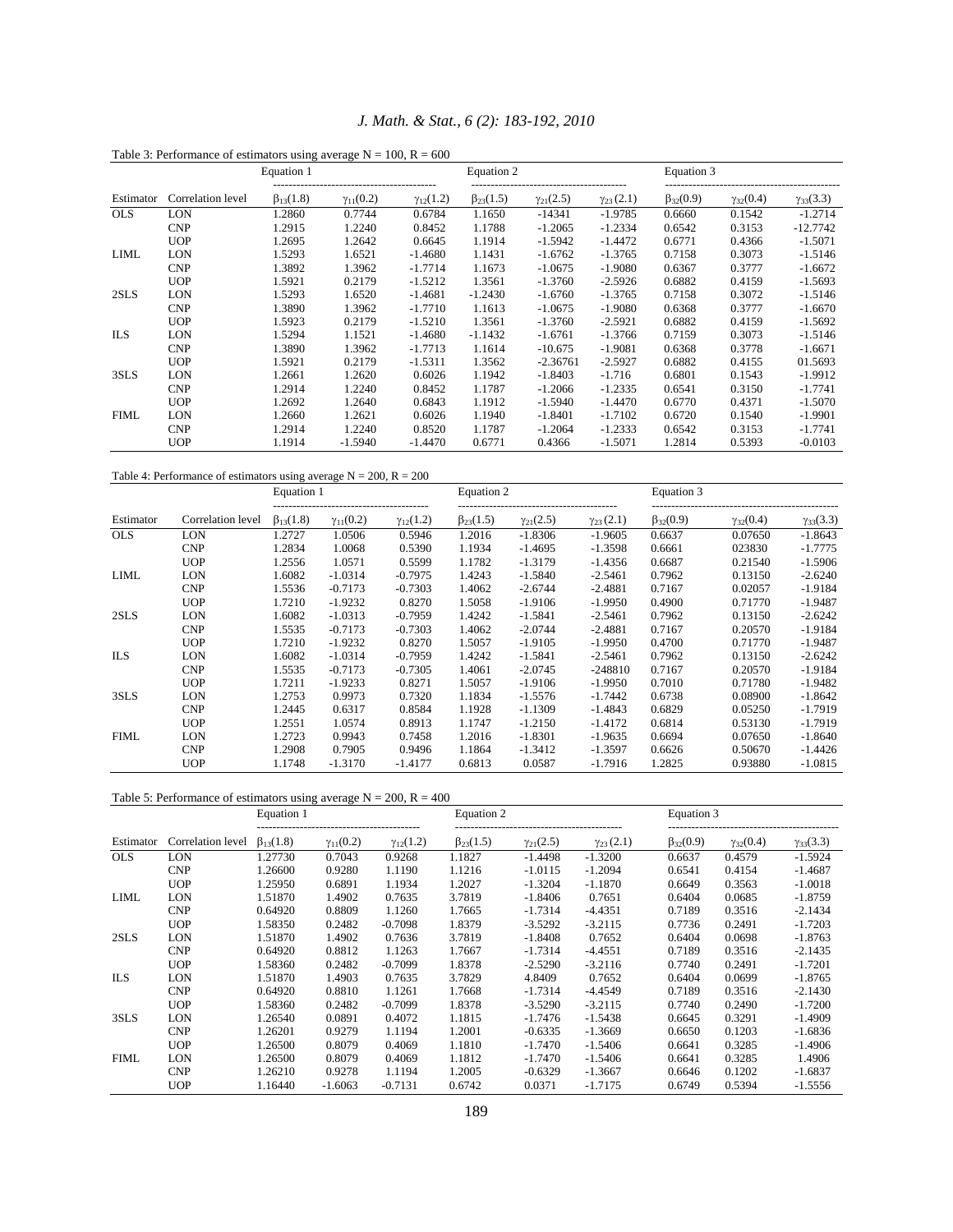|             |                   | Equation 1        |                    |                    | Equation 2        |                    |                    | Equation 3        |                    |                    |
|-------------|-------------------|-------------------|--------------------|--------------------|-------------------|--------------------|--------------------|-------------------|--------------------|--------------------|
| Estimator   | Correlation level | $\beta_{13}(1.8)$ | $\gamma_{11}(0.2)$ | $\gamma_{12}(1.2)$ | $\beta_{23}(1.5)$ | $\gamma_{21}(2.5)$ | $\gamma_{23}(2.1)$ | $\beta_{32}(0.9)$ | $\gamma_{32}(0.4)$ | $\gamma_{33}(3.3)$ |
| <b>OLS</b>  | LON               | 1.2381            | 0.9633             | 0.6870             | 1.1615            | $-1.2390$          | $-1.7460$          | 0.67140           | $-0.0390$          | $-1.8957$          |
|             | <b>CNP</b>        | 1.2426            | 0.9895             | 0.2829             | 1.1680            | $-1.2037$          | 01.946             | 0.68390           | 0.4224             | $-1.4258$          |
|             | <b>UOP</b>        | 1.2449            | 1.5186             | 1.2984             | 1.1972            | $-1.7290$          | $-1.1683$          | 0.67200           | 0.3232             | $-1.8184$          |
| LIML        | LON               | 1.3087            | 0.7384             | 0.3025             | 1.5126            | $-0.7987$          | $-2.7836$          | 0.73360           | 0.2915             | $-2.1426$          |
|             | <b>CNP</b>        | 0.8928            | 1.5664             | 13.5267            | 1.3024            | $-2.1758$          | $-1.3090$          | 0.51980           | 0.9387             | $-0.0848$          |
|             | <b>UOP</b>        | 1.4440            | 2.2965             | $-1.3974$          | 1.3280            | $-1.2032$          | $-2.1286$          | 0.75090           | 0.3323             | $-3.2624$          |
| 2SLS        | LON               | 1.3085            | 0.7383             | 0.3024             | 1.5125            | $-0.2987$          | $-2.7836$          | 0.73360           | 0.2915             | $-2.1426$          |
|             | <b>CNP</b>        | 0.8928            | 1.5664             | 3.5267             | 1.3014            | $-2.1758$          | $-1.3091$          | 0.51980           | 0.9387             | $-0.0848$          |
|             | <b>UOP</b>        | 1.4440            | 2.2965             | $-1.3974$          | 1.3281            | $-1.3024$          | $-2.1286$          | 0.78090           | 0.3323             | $-3.2623$          |
| <b>ILS</b>  | LON               | 1.3088            | 0.7383             | 0.3025             | 1.5125            | $-0.7987$          | $-2.7836$          | 0.73370           | 0.2915             | $-2.1426$          |
|             | <b>CNP</b>        | 0.8930            | 1.5660             | 3.5268             | 1.3015            | $-2.1758$          | $-1.3091$          | 0.51980           | 0.9387             | $-0.0848$          |
|             | <b>UOP</b>        | 1.4443            | 2.2964             | $-1.3974$          | 1.3281            | $-1.3024$          | $-2.1286$          | 0.78090           | 0.3323             | $-3.2623$          |
| 3SLS        | LON               | 0.8395            | $-1.3294$          | 1.0388             | 1.1840            | 1.6564             | $-1.2007$          | 0.65840           | 0.1067             | $-1.7245$          |
|             | <b>CNP</b>        | 0.8544            | $-1.0475$          | 1.7214             | 1.1659            | $-1.2335$          | $-1.9890$          | 0.65970           | 0.1835             | $-1.2606$          |
|             | <b>UOP</b>        | 1.3807            | 1.8994             | 0.2365             | 1.2018            | $-1.4270$          | $-1.3316$          | 0.67460           | 0.0454             | $-1.4465$          |
| <b>FIML</b> | LON               | 1.2382            | 0.9625             | 0.6870             | 1.1616            | $-1.2394$          | $-1.7460$          | 0.67150           | $-0.0394$          | $-1.8957$          |
|             | <b>CNP</b>        | 0.8501            | $-1.2316$          | 1.0604             | 1.1685            | 1.4590             | $-1.2257$          | 06.6601           | 0.3951             | $-1.1736$          |
|             | <b>UOP</b>        | 1.1507            | $-1.0913$          | $-1.1638$          | 0.6523            | $-0.0259$          | $-1.5526$          | 1.27320           | 1.3586             | 0.45700            |

*J. Math. & Stat., 6 (2): 183-192, 2010* 

Table 6: Performance of estimators using average  $N = 200$ .  $R = 600$ 

Table 7: Performance of estimators using absolute bias estimates  $N = 100$ ,  $R = 200$ 

|             |                   | Equation 1        |                    |                    | Equation 2        |                    |                    | Equation 3        |                    |                    |
|-------------|-------------------|-------------------|--------------------|--------------------|-------------------|--------------------|--------------------|-------------------|--------------------|--------------------|
| Estimator   | Correlation level | $\beta_{13}(1.8)$ | $\gamma_{11}(0.8)$ | $\gamma_{12}(1.2)$ | $\beta_{21}(1.5)$ | $\gamma_{21}(2.5)$ | $\gamma_{23}(2.1)$ | $\beta_{32}(0.9)$ | $\gamma_{32}(0.4)$ | $\gamma_{33}(3.3)$ |
|             | LON               | 0.4942            | 0.6156             | 1.0265             | 0.2321            | 4.3553             | 3.6829             | 0.2488            | 0.3138             | 4.8255             |
| <b>OLS</b>  | <b>CNP</b>        | 0.5140            | 0.8031             | 0.8280             | 0.3004            | 3.9220             | 3.6639             | 0.2119            | 0.2431             | 4.7746             |
|             | <b>UOP</b>        | 0.5473            | 0.8212             | 0.3813             | 0.3057            | 3.8813             | 2.8298             | 0.2172            | 0.2037             | 4.7653             |
|             | LON               | 0.4760            | 0.1123             | 1.0491             | 0.8240            | 2.5860             | 1.5318             | 0.0288            | 0.0388             | 4.1323             |
| L2ILS       | <b>CNP</b>        | 0.2717            | 0.6921             | 0.6371             | 0.0894            | 4.3832             | 4.0169             | 0.0306            | 0.0116             | 4.2654             |
|             | <b>UOP</b>        | 0.5115            | 0.8587             | 0.1646             | 0.1960            | 3.2937             | 3.9453             | 0.0045            | 0.0285             | 4.8924             |
|             | LON               | 0.3931            | 0.7540             | 1.2323             | 0.5193            | 4.5253             | 3.7152             | 0.2066            | 0.0116             | 4.6169             |
| 3SLS        | <b>CNP</b>        | 0.2891            | 0.9201             | 0.6343             | 0.0772            | 4.6109             | 3.3892             | 0.1214            | 0.0285             | 1.7512             |
|             | <b>UOP</b>        | 0.4577            | 0.7245             | 0.4926             | 0.2396            | 3.7741             | 2.6789             | 0.2032            | 0.0476             | 4.6823             |
|             | LON               | 0.4790            | 0.4400             | 1.0484             | 0.3390            | 4.2450             | 4.3041             | 0.2575            | 0.2528             | 4.6500             |
| <b>FIML</b> | <b>CNP</b>        | 0.4589            | 0.9031             | 0.3428             | 0.1466            | 4.8620             | 4.7718             | 0.2610            | 0.1160             | 5.1917             |
|             | <b>UOP</b>        | 0.5258            | 0.7432             | 0.3972             | 0.1786            | 3.9094             | 4.3087             | 0.1018            | 0.1769             | 4.7609             |

### Table 8: Performance of estimators using absolute bias  $N = 100$ ,  $R = 400$

|             |                   | Equation 1        | --------------------------------- |                    | Equation 2        | ---------------------------- |                    | Equation 3        |                    |                    |  |
|-------------|-------------------|-------------------|-----------------------------------|--------------------|-------------------|------------------------------|--------------------|-------------------|--------------------|--------------------|--|
| Estimator   | Correlation level | $\beta_{13}(1.8)$ | $\gamma_{11}(0.8)$                | $\gamma_{12}(1.2)$ | $\beta_{21}(1.5)$ | $\gamma_{21}(2.5)$           | $\gamma_{23}(2.1)$ | $\beta_{32}(0.9)$ | $\gamma_{32}(0.4)$ | $\gamma_{33}(3.3)$ |  |
|             | LON               | 0.4529            | 0.3865                            | 0.3205             | 0.3155            | 4.9627                       | 4.2183             | 0.2339            | 0.4363             | 5.6683             |  |
| <b>OLS</b>  | <b>CNP</b>        | 0.5603            | 0.5383                            | 0.5265             | 0.3437            | 3.8650                       | 3.6558             | 0.2106            | 0.5072             | 5.2518             |  |
|             | <b>UOP</b>        | 0.5541            | 0.0864                            | 0.1414             | 0.3130            | 4.2930                       | 2.8957             | 0.2177            | 0.0488             | 5.0494             |  |
|             | LON               | 0.4478            | 0.0411                            | 1.5486             | 0.4089            | 6.9714                       | 5.5440             | 0.2837            | 0.0265             | 5.1042             |  |
| $1.2$ ILS   | <b>CNP</b>        | 0.6973            | 8.3829                            | 2.2347             | 38.3893           | 412.3580                     | 58.3370            | 24.6602           | 277.8090           | 53.2742            |  |
|             | <b>UOP</b>        | 0.5003            | 0.9963                            | 3.0000             | 0.2455            | 6.7980                       | 6.9953             | 0.1762            | 0.4848             | 5.6115             |  |
|             | LON               | 0.4478            | 0.0411                            | 1.5486             | 0.4089            | 6.9714                       | 5.5440             | 0.2837            | 0.0265             | 5.1044             |  |
| 3SLS        | <b>CNP</b>        | 0.4298            | 0.9873                            | 0.3918             | 0.1197            | 6.0204                       | 7.0993             | 0.2925            | 0.5875             | 4.8938             |  |
|             | <b>UOP</b>        | 0.6512            | 1.2496                            | 0.2093             | 0.2103            | 5.3973                       | 5.6804             | 0.2176            | 1.7704             | 5.9290             |  |
|             | LON               | 0.5047            | 0.2116                            | 2.5459             | 2.9107            | 4.7264                       | 4.9437             | 0.2330            | 1.9180             | 4.4676             |  |
| <b>FIML</b> | <b>CNP</b>        | 0.4575            | 0.9134                            | 0.1415             | 0.2008            | 9.6492                       | 5.4389             | 0.2132            | 0.5254             | 4.5740             |  |
|             | <b>UOP</b>        | 0.5979            | 0.7562                            | 2.6659             | 0.1767            | 9.6426                       | 4.2057             | 0.3266            | 1.9602             | 5.2569             |  |

Table 9: The 'best' estimators arranged according to their ranks

| Equation 1  |       |                 | Equation 2                                    |       |             | Equation 3  |                                          |             | All Equations |                                          |       |
|-------------|-------|-----------------|-----------------------------------------------|-------|-------------|-------------|------------------------------------------|-------------|---------------|------------------------------------------|-------|
| LON         | ≅NΡ   | JOP             | --------------------------------------<br>.ON | CNP   | UOP         | .ON         | ---------------------------------<br>CNP | UOP         | LON           | ----------------------------------<br>™P | UOP   |
| <b>FIML</b> | FIML  | .2ILS           | L2ILS                                         | FIML  | OLS         | _2ILS       | 3SLS                                     | <b>FIML</b> | $1.2$ II.S    | <b>FIML</b>                              | OLS   |
| L2ILS       | 3SLS  | 3SLS            | 3SLS                                          | 3SLS  | 3SLS        | 3SLS        | $.2\mathrm{II.S}$                        | L2IL S      | <b>FIML</b>   | 3SLS                                     | 3SLS  |
| <b>OLS</b>  | ЭLS   | 0 <sub>LS</sub> | FIML                                          | OLS   | L2ILS       | <b>FIML</b> | OLS                                      | OLS         | 3SLS          | OLS                                      | L2ILS |
| 3SLS        | .2ILS | FIMI.           | OLS                                           | L2ILS | <b>FIML</b> | OLS         | <b>FIML</b>                              | 3SLS        | <b>OLS</b>    | .2H .S                                   | FIML  |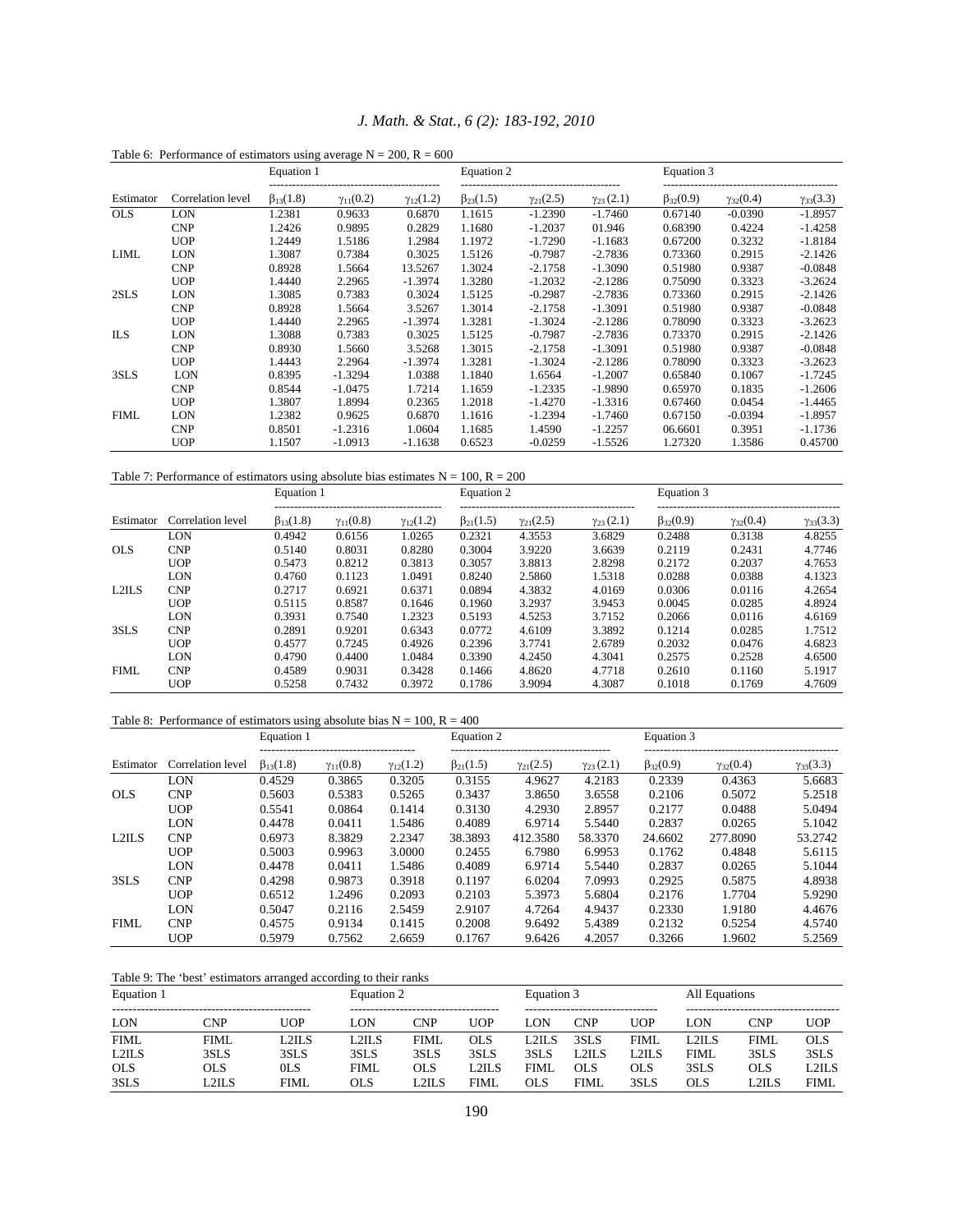#### **CONCLUSION**

 This study has established that L2ILS estimators are best for estimating parameters of data plagued by the Lower Open Interval Negative level of multicollinearity, while OLS performed poorly for this category. In the closed interval which yielded estimates that are closest to the true parameter values, FIML ranks highest while OLS gave a clear lead in estimating parameters of data characterized by the UOP. When compared with some earlier research, this study exhibit smaller biases and suggest that the higher number of equations and parameters may likely reduce the adverse effects of multicollinearity. We further, recommend that only CNP estimates should be used when faced with multicollinearity problems.

 Finally, since a Monte Carlo simulation technique was used the scope of generalization is unavoidably limited to all the assumptions made in generating the data sets used.

**Areas for further research:** The following areas may be explored by other researchers for further contribution to knowledge:

- The effect of inclusion of structural equations with different status of identification (just or over identified)
- The effect of multicollinearity of exogenous variables under more than three levels of correlation coefficients
- The effect of multicollinearity of exogenous variables for models with three structural equations for both upper and Lower triangular

### **REFERENCES**

- Adenomon, M.O. and M.O Fesojaiye, 2008. A Comparison of SUR and OLS estimating techniques. Proceeding of the 32nd Annual Conference of Nigerian Statistical Association held at Trade Fair Complex, Ekiti, Nigeria.
- Agunbiade, D.A. and J.A. Osilagun, 2008. Identifiability criteria in a simultaneous equation model. Afr. J. Pure Applied Sci., 1: 34-38.
- Agunbiade, D.A., 2007. A Monte-Carlo Approach to the Estimation of a Just Identified simultaneous Three-Equations Model with Three Multicollinear Exogenous variables. Unpublished Ph.D. Thesis, University of Ibadan, Nigeria.
- Ayinde, K., 2007. A comparative study of the performance of the OLS and some GLS Estimators when Stochastic Regressors are both collinear and correlated with error terms. J. Math. Stat., 3: 196- 200.
- Belsley, D.A., E. Kuh and R.E. Welsch, 1992. Regression Diagnostics, 2nd Edn., Identifying Influential Data and Sources of Collinearity, Wiley, New York, ISBN: 978-0-471-69117-4, pp: 292.
- Carlin, B.P., N.G. Polson and D.S. Stoffer, 1992. A Monte Carlo approach to non-normal and nonlinear state-space modeling. J. Am. Stat. Assoc., 87: 493-500. http://www.lib.kobeu.ac.jp/repository/90000575.pdf
- Farrar, D.E. and R.R. Glauber, 1967. Multicollinearity in regression analysis: The Problem Revisited. Rev. Econ. Stat., 49: 92-107. http://www.jstor.org/pss/1937887
- Feldstein, M.S., 1973. Multicollinearity and the mean square error of alternative estimators. Econometrica, 41: 337-346. http://www.jstor.org/stable/1913493
- Fisher, F.M., 1966. The Identification Problem in Econometrics. 3rd Edn., McGraw-Hill New York, pp: 197-199. http://openlibrary.org/books/OL5954221M/identifi cation\_problem\_in\_econometrics
- Goodnight, J. and T.D Wallace, 1969. Tables for the mean square error test for exact linear restrictions in regressions. Am. Stat. Assoc. J., 64: 1649-1663. http://www.jstor.org/pss/2286097
- Goodnight, J. and T. D.Wallace, 1972. Operational techniques and tables for making weak MSE test for restrictions in regressions. Econometrica, 40: 699-709. http://www.jstor.org/pss/1912963
- Hendry, D.F., 1976. The structure of simultaneous equation estimators. J. Econometr., 4: 51-88. DOI: 10.1016/0304-4076(76)90017-
- Hoerl, A.E. and R.W. Kennard, 1970. Ridge Regression: Biased estimation for non-orthogonal problems. Technometric, 4: 55-82. http://links.jstor.org/sici?sici=0040- 1706%28197002%2912%3A1%3C69%3ARRATN P%3E2.0.CO%3B2-7
- Intriligator, M., R. Bodkin and C. Hsiao, 1996. Econometric Models, Techniques and Applications. 2nd Edn., Prentice Hall, pp: 654. http://www.amazon.com/Econometric-Models-Techniques-Applications-2nd/dp/0132247755